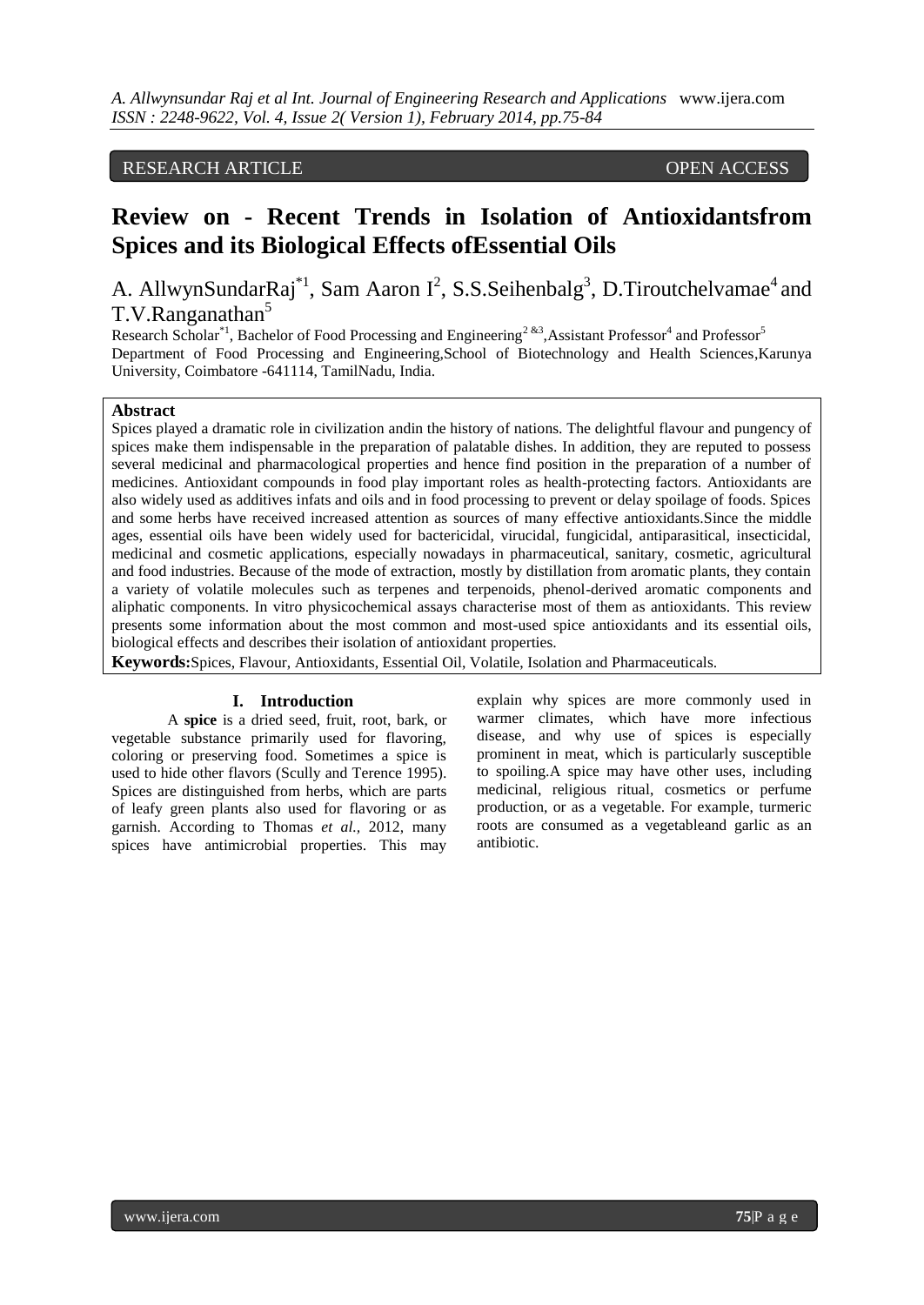

An **essential oil** is a concentrated [hydrophobic](http://en.wikipedia.org/wiki/Hydrophobic) liquid containing volatile [aroma](http://en.wikipedia.org/wiki/Aroma_compound)  [compounds](http://en.wikipedia.org/wiki/Aroma_compound) from plants. Essential oils are also known as volatile oils, ethereal oils, or aetherolea, or simply as the "oil of" the plant from which they were extracted, such as [oil of clove.](http://en.wikipedia.org/wiki/Oil_of_clove) An [oil](http://en.wikipedia.org/wiki/Oil) is "essential" in the sense that it carries a distinctive scent, or essence, of the plant. Essential oils do not form a distinctive category for any medical, pharmacological, or culinary purpose.

Essential oils are generally extracted by [distillation,](http://en.wikipedia.org/wiki/Distillation) often [by using steam.](http://en.wikipedia.org/wiki/Steam_distillation) Other processes include [expression](http://en.wikipedia.org/wiki/Ram_press_%28food%29) or [solvent extraction.](http://en.wikipedia.org/wiki/Liquid-liquid_extraction) They are used in [perfumes,](http://en.wikipedia.org/wiki/Perfumes) [cosmetics,](http://en.wikipedia.org/wiki/Cosmetics) [soaps](http://en.wikipedia.org/wiki/Soap) and other products, for [flavoring](http://en.wikipedia.org/wiki/Flavoring) food and drink, and for adding scents to [incense](http://en.wikipedia.org/wiki/Incense) and household cleaning products.

Essential oils have been used medicinally in history. Medical applications proposed by those who sell medicinal oils range from skin treatments to remedies for cancer and often are based solely on historical accounts of use of essential oils for these purposes. Claims for the efficacy of medical treatments, and treatment of cancers in particular, are now subject to regulation in most countries.As the use of essential oils has declined in evidence-based medicine; one must consult older textbooks for much

information on their use (Sapeika and Norman 1963). Modern works are less inclined to generalize; rather than refer to "essential oils" as a class at all, they prefer to discuss specific compounds, such as [methyl](http://en.wikipedia.org/wiki/Methyl_salicylate)  [salicylate,](http://en.wikipedia.org/wiki/Methyl_salicylate) rather than "oil of wintergreen".

Interest in essential oils Gilman *et al*., (1990) and Klaassen*et al*., (1991) has revived in recent decades with the popularity of [aromatherapy,](http://en.wikipedia.org/wiki/Aromatherapy) a branch of [alternative medicine](http://en.wikipedia.org/wiki/Alternative_medicine) that claims that essential oils and other aromatic compounds have curative effects. Oils are volatilized or diluted in a [carrier oil](http://en.wikipedia.org/wiki/Carrier_oil) and used in massage, diffused in the air by a [nebulizer,](http://en.wikipedia.org/wiki/Nebulizer) heated over a candle flame, or burned as incense.

#### **II. Isolation of Antioxidants from spices**

The number of contributions to isolation methods,techniques and activity testing of plantorigin antioxidants has significantly increased in recent years. Oxidation is one of the major causes of chemical spoilage, resulting in rancidity and/or deterioration of the nutritional quality, color, flavour, texture and safety of foods (Antolovich*et al.,* 2002). There is at present increasing interest both in the industry and in scientific research for spices and aromatic herbs because of their strong antioxidant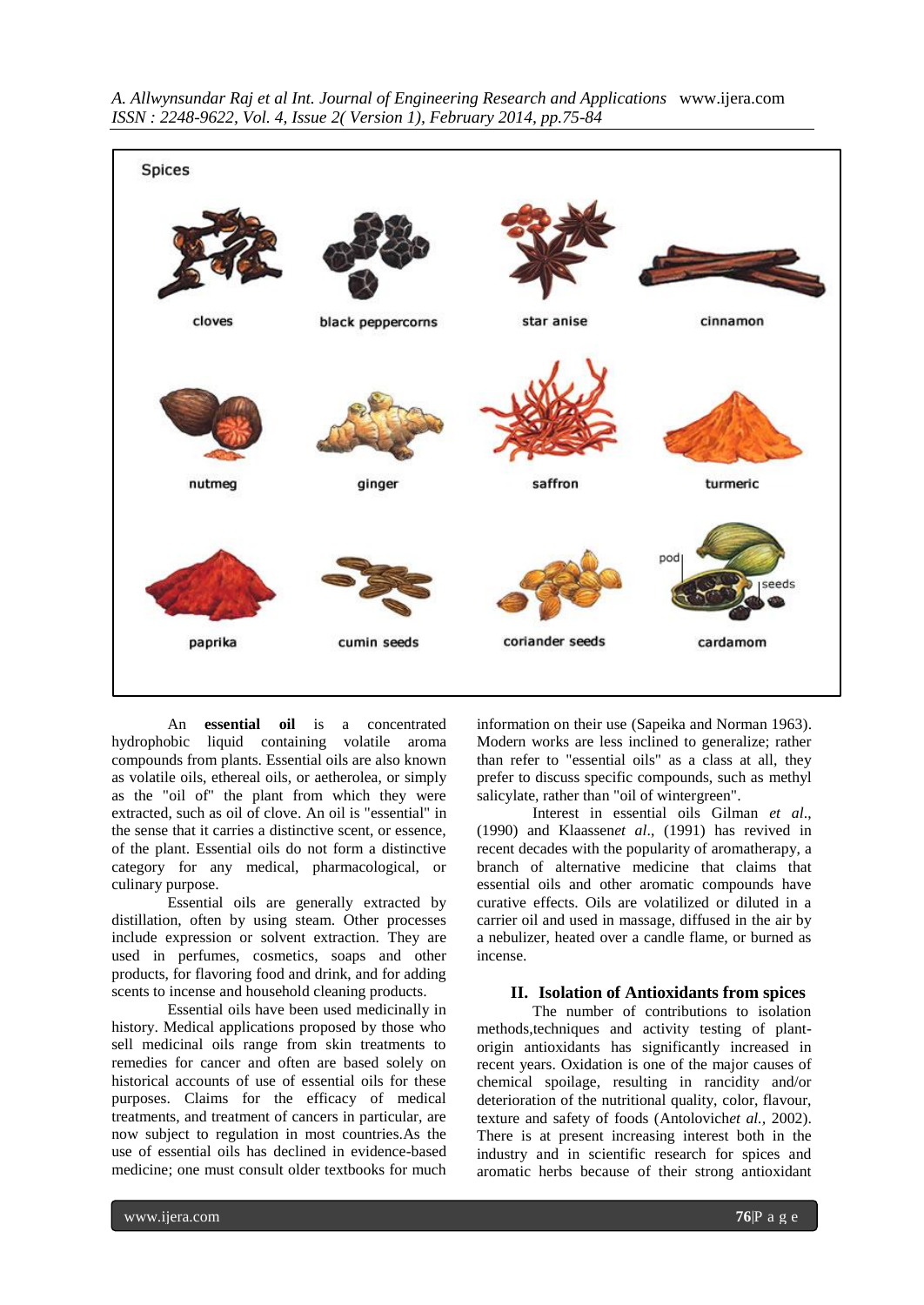and antimicrobial properties, which exceed many currently used natural and synthetic antioxidants. These properties are due to many substances, including some vitamins, flavonoids, terpenoids, carotenoids, phytoestrogens, minerals, etc. and render spices and some herbs or their antioxidant components as preservative agents in food (Calucci*et al*., 2003).

Except basic plant antioxidants some specific ones are characteristic for some important aromatic herbs and spices. Some examples of specific antioxidants are pimento from allspice; gallates, biflorin, its isomer eugenol and eugenyl acetate in clove (Anon, 1997; Lee and Shibamato,2001; Peter, 2000); carnosol, carnosic acid, rosmanol, rosmaridiphenol, rosmadial and rosmariquinone, and various methyl and ethyl esters of these substances in rosemary (Bandoniene*et al.,* 2002a, b; Pizzale*et al*., 2002); diarylheptanoids, gingerol and zingerone in ginger (Kikuzaki and Nakatani, 1993; Peter, 2000);

curcumin and tetradehydrocurcumin in turmeric (Relajakshmi and Narasimhan, 1996); flavonides, ferulicacid, piperine, phenolic amide feruperine in black pepper (Peter, 2000; Shahidi and Wanasundara, 1992; Nakatani*et al*., 1986); derivatives of phenolic acids, flavonoids, tocopherols, rosmarinic acid and carvacrol in oregano (Peter, 2000; Pizzale*et al*., 2002); etc.

According to a phytochemical database (USDA, 2003), the number of different antioxidants in some plants can reach up to 40 (soybean 42, tea 36, fennel 35, onion 32, etc.). In this database, plants with the highest contents of antioxidants are walnut, betel nut, guava, coconut, and other less known plants. A list of some known substances with antioxidant activity in some verycommon spices is reported in Table 1. More information isavailable for examples on USDA food antioxidant database (USDA, 2003).

| <b>Spices (vernacular and</b>          | Antioxidants (name, part of plant, quantity in ppm)                                                                                                                                                                                                                                                                                                                                                                                                                                                                                                                                                                                                                                                                                                                                                          |
|----------------------------------------|--------------------------------------------------------------------------------------------------------------------------------------------------------------------------------------------------------------------------------------------------------------------------------------------------------------------------------------------------------------------------------------------------------------------------------------------------------------------------------------------------------------------------------------------------------------------------------------------------------------------------------------------------------------------------------------------------------------------------------------------------------------------------------------------------------------|
| scientific names)                      |                                                                                                                                                                                                                                                                                                                                                                                                                                                                                                                                                                                                                                                                                                                                                                                                              |
| <b>Black pepper</b><br>(Piper nigrum)  | Ascorbic-acid fruit 0–10, beta-carotene fruit 0.114–0.128, camphene fruit, carvacrol<br>fruit, eugenol fruit, gammaterpinene fruit, lauric-acid fruit 400–447, linalyl-acetate<br>fruit, methyl-eugenol fruit, myrcene fruit, myristic-acid<br>fruit 700-782, myristicin fruit, palmitic-acid fruit 12,200-13,633, piperine fruit<br>17,000-90,000, terpinen-4-ol fruit,<br>ubiquinone fruit                                                                                                                                                                                                                                                                                                                                                                                                                 |
| Chilli pepper<br>(Capsicum frutescens) | Alanine fruit 820-6691, ascorbic-acid fruit 350-19,992, beta-carotene fruit 1-38,<br>caffeic-acid fruit 0-32, campesterol fruit, capsaicin fruit 100-17,900, capsanthin<br>fruit, chlorogenic-acid stem, hesperidin fruit, histidine fruit 410–3346, kaempferol<br>anther, lauric-acid resin, exudate, sap, lutein fruit, methionine fruit 240–1958,<br>myrcene fruit, myristic-acid fruit 10-82, myristic-acid seed, p-coumaric-acid fruit 0-<br>540, palmitic-acid fruit 150–1224, palmitic-acid seed, pentadecanoic-acid fruit,<br>quercetin fruit 0–63, scopoletin fruit, stigmasterol fruit, terpinen-4-ol fruit,<br>tocopherol fruit 0-24, tryptophan fruit 260-2122                                                                                                                                   |
| Coriander<br>(Coriandrumsativum<br>L.) | Apigenin fruit, ascorbic-acid leaf 780–6290, beta-carotene leaf 29–228, beta-<br>carotene seed, beta-sitosterol fruit, caffeic-acid fruit, caffeic-acid leaf, camphene<br>fruit 2–155, chlorogenic-acid plant 305–320, gamma-terpinene fruit 762–2626,<br>isoquercitrin fruit, myrcene fruit 13–169, myristic-acid fruit 200–219, myristicin<br>fruit, p-hydroxybenzoic- acid fruit 0-960, p-hydroxy-benzoic-acid plant 252-333,<br>palmitic-acid fruit 5000-16,800, protocatechuicacid fruit 0-760, protocatechuic-acid<br>plant 167–179, quercetin fruit, rhamnetin fruit, rutin fruit, scopoletin fruit, tannin<br>fruit, terpinen-4-ol fruit 6-80, trans-anethole fruit 1-2, vanillic-acid fruit 0-960,<br>vanillic-acid plant 221-347                                                                   |
| <b>Ginger</b><br>(Zingiberofficinale)  | 6-Gingerol rhizome 130-7138, 6-shogaol rhizome 40-330, alanine rhizome 310-<br>1793, ascorbic-acid rhizome 0-317, beta-carotene rhizome 0-4, beta-sitosterol plant,<br>caffeic-acid rhizome, camphene rhizome 28–6300, capsaicin plant, chlorogenic-acid<br>plant, curcumin plant, delphinidin plant, ferulic-acid plant, gamma-terpinene<br>rhizome 0.4–25, rhizome 300–1738, kaempferol plant, lauric-acid rhizome 390–<br>3630, methionine rhizome 130–737, myrcene 2–950, myricetin plant, myristic-acid<br>rhizome 180-1650, p-coumaric-acid rhizome 0-19, p-hydroxy-benzoic-acid plant,<br>palmitic-acid rhizome 1200–11,220, quercetin plant, selenium rhizome 10, shikimic-<br>acid leaf, sucrose rhizome, terpinen-4-ol rhizome, tryptophan rhizome 120–693,<br>vanillic-acid plant, vanillin plant |

**Table 1:** Antioxidant active chemicals isolated from some of the most common and used spices (USDA, 2003)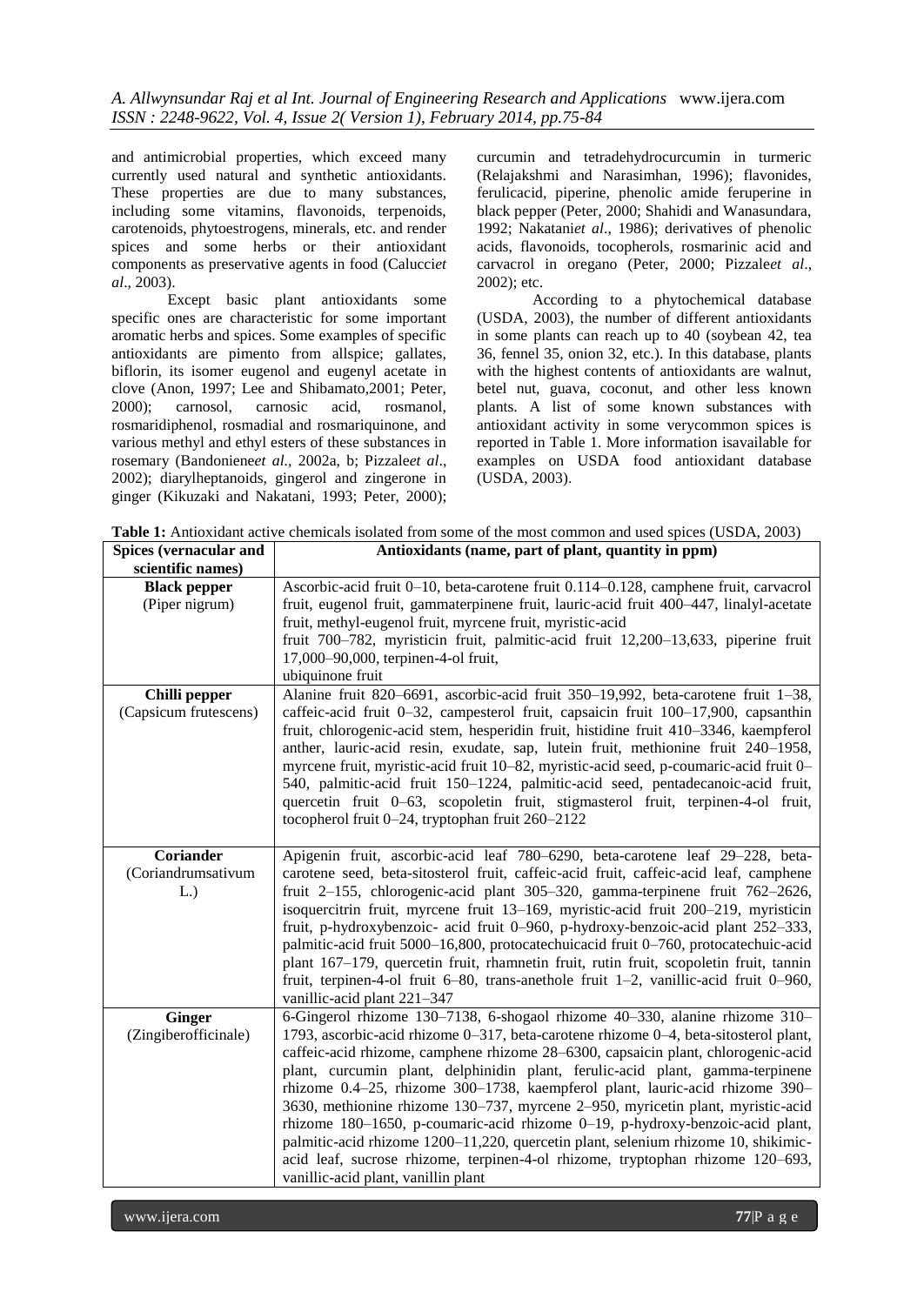| <b>Nutmeg</b>            | Camphene seed 80–640, cyanidin plant, eugenol seed 40–320, gamma-terpinene               |
|--------------------------|------------------------------------------------------------------------------------------|
| (Myristicafragrans)      | seed 580–4640, isoeugenol seed 140–320, kaempferol plant, lauric-acid seed 375–          |
|                          | 1600, methyl-eugenol seed 20–900, myrcene seed 740–5920, myristic-acid seed 60–          |
|                          | 304,000, myristicin leaf 410-620, myristicin seed 800-12,800, oleanolic-acid seed,       |
|                          | palmiticacid seed 25,000-128,000, quercetin plant, terpinen-4-ol seed 600-4800           |
| Red (sweet) pepper       | Alanine fruit 350–4774, alpha-tocopherol fruit 22–284, ascorbic-acid fruit 230–          |
| (Capsicum annuum)        | 20,982, beta-carotene fruit $0-462$ , beta-sitosterol plant, caffeic-acid fruit $0-11$ , |
|                          | campesterol fruit, camphene fruit, capsaicin fruit 100-4000,                             |
|                          | capsanthin fruit, chlorogenic-acid fruit, eugenol fruit, gamma-terpinenefruit,           |
|                          | hesperidin fruit, histidine fruit 170–2319, lupeol seed, lutein fruit, methionine fruit  |
|                          | 100–1364, myrcene fruit, myristic-acid fruit 10–136, pcoumaric- acid fruit 0–79,         |
|                          | palmitic-acid fruit 500–6820, palmitic-acid seed, pentadecanoic-acid fruit, scopoletin   |
|                          | fruit, selenium fruit 0.001–0.002, stigmasterol fruit, terpinen-4-ol fruit, tocopherol   |
|                          | fruit $0-24$ , tryptophan fruit $110-1500$                                               |
| <b>Rosemary</b>          | Apigenin plant, ascorbic-acid plant 612–673, beta-carotene plant 19–21, beta-            |
| (Rosemarinusofficinalis) | sitosterol plant, caffeic-acid plant, camphene leaf $0-23$ , camphene leaf $0-145$ ,     |
|                          | camphene plant $23-2350$ , camphene shoot $355-1435$ , camphene shoot $620-1260$ ,       |
|                          | camphene shoot 1035-2280, carnosic-acid plant, carnosol leaf 530-9803, carvacrol         |
|                          | leaf 0–5, carvacrol leaf 0–6, carvacrol leaf 5–6, carvacrol plant, chlorogenic-acid      |
|                          | plant, gamma-terpinene leaf 0-4, gamma-terpinene plant 4-400, gamma-terpinene            |
|                          | shoot $25-50$ , gamma-terpinene shoot $37-225$ , gamma-terpinene shoot $105-300$ ,       |
|                          | hesperidin leaf, hispidulin plant, isorosmanol flower $0-17$ , labiatic-acid plant,      |
|                          | luteolin leaf, luteolin plant,                                                           |
| <b>Turmeric</b>          | Ascorbic-acid rhizome 0-293, beta-carotene rhizome, caffeic-acid rhizome 0-5,            |
| (Curcuma domestica)      | curcumin rhizome 9–38,888, eugenol essential oil 0–2100, p-coumaric-acid rhizome         |
|                          | 0–345, protocatechuic-acid leaf, syringic-acid leaf, vanillicacid leaf                   |

#### **III. Methods of antioxidant isolation from spices**

Spices can be added to foods in several forms: as whole spices, as ground spices, or as isolates from their extracts. Spices are aromatic and pungent food ingredients, therefore, their direct use as antioxidants is limited. The extraction procedure is determined by the types of antioxidant compounds to be extracted. Selection of a suitable extraction procedure can increase the antioxidant concentration relative to the plant material. For polyphenols and other antioxidants in plant materials three principal extraction techniques may be used: extraction using solvents, solid-phase extraction and supercritical extraction. It is advisable to complete the extraction using dry, frozen or lyophilized samples since some antioxidants are unstable or can be degraded by enzyme action in undried plant material. Several

extraction techniques have been patentedusing solvents with different polarities, such aspetrol ether, toluene, acetone, ethanol, methanol, ethyl acetate, and water. In addition, supercritical CO2-extraction and medium-chain triglycerides as carrier in a mechanical extraction process have been applied (Schwarz *et al.,* 2001). Extraction using edible oil or fat is a very simple method. Natural material containing antioxidants, such as herbs and spices, is mixed with fats and/or oils, and the mixture is left at a room or moderately increased temperature for a defined time. The mixture is then filtered and used (Pokorny*et al*., 2001). For industrial purposes ethanol would probably be better than methanol as eventual solvent residues would be less toxic. A review of some extraction procedures used for preparation of some spice and herb antioxidant substances is given in Table 2.

**Table 2:** Extraction and isolation procedures of antioxidant chemicals from some of the most common and used spices

| <b>Spices</b>                   | <b>Process of extraction</b>                             | <b>References</b>     |
|---------------------------------|----------------------------------------------------------|-----------------------|
| Basil,<br>black<br>pepper,      | Trichloacetic acid<br>ascorbate<br>for<br>(1)<br>extract | Calucciet al., (2003) |
| parsley,<br>cinnamon, oregano,  | determination, centrifugation 8000 g, filtration         |                       |
| rosemary, sage                  | (2) Methanol extract for carotenoids and capsaicinoids   |                       |
|                                 | determination, vacuum concentration, filtration          |                       |
| Allspice, clove                 | Methanol extract                                         | <b>Anon</b> (1997)    |
| Ginger,<br>turmeric,<br>cayenne | Mechanical medium-chain triglyceride and propylene       | Schwarz etal., (2001) |
| pepper, rosemary, sage, thyme,  | glycol extracts prepared by hydraulic laboratory press   |                       |
| oregano, green                  |                                                          |                       |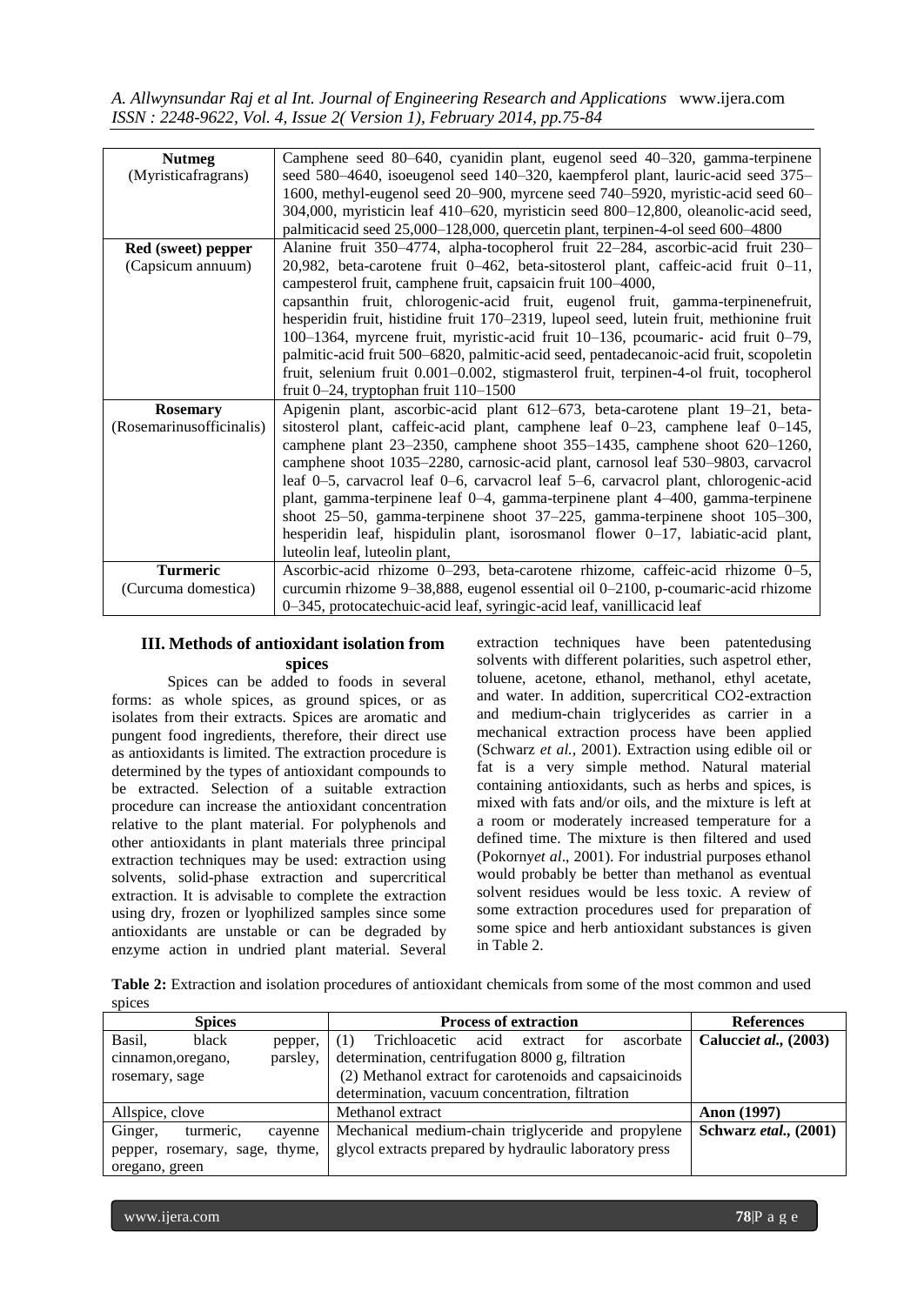| tea, spice mixture             |                                                                           |                                     |  |
|--------------------------------|---------------------------------------------------------------------------|-------------------------------------|--|
| Pepper (Capsicum species)      | Methanol extract (50% methanol, 50% water)                                | Howard<br>al<br><i>et</i><br>(2000) |  |
| Ginger, nutmeg, coriander      | Ethanol extract (96% ethanol, 4% water)<br><b>Takacsova</b>               |                                     |  |
|                                |                                                                           | <i>et al.</i> , (1999)              |  |
| Thyme,<br>basil,<br>rosemary,  | Liquid-liquid continuous extraction following steam<br>Lee and Shibamato, |                                     |  |
| chamomile, lavender, cinnamon  | (2002)<br>distillation under reduced pressure                             |                                     |  |
|                                |                                                                           |                                     |  |
| Rosemary                       | CO2 supercritical fluid extraction                                        | Ibanez et al., $(2001)$             |  |
| Chilly, black pepper, ginger   | Near-critical carbon dioxide, propane, and dimethyl                       | Catchpole<br>al.,<br><i>et</i>      |  |
|                                | ether                                                                     | (2003)                              |  |
| Chilly, black pepper, turmeric | centrifugation,<br>homogenization,<br>extract,<br>Aqueous                 | <b>Sharma et al., (2000)</b>        |  |
|                                | filtration                                                                |                                     |  |
| Cinnamon                       | 80%<br>Fat-free<br>cinnamon Soxhlet extraction<br>with                    | <b>Bozanet al.</b> , (2003)         |  |
|                                | methanol, then n-hexane and ethyl acetate                                 |                                     |  |
| Pepper (Capsicum sp.)          | 50% methanol                                                              | <b>Howard</b><br>al<br>et           |  |
|                                |                                                                           | (2000)                              |  |

**IV. Surprising Source of Antioxidants from Spices and Herbs:**

|  | <b>SPICES AND HERBS</b> |
|--|-------------------------|
|--|-------------------------|

A SURPRISING SOURCE OF ANTIOXIDANTS

| Spice                 | Serving<br>Size | ORAC<br>(umol TE/serving) |
|-----------------------|-----------------|---------------------------|
| CIMMAMON, GROUND      | 1 tsp           | 6956                      |
| <b>CLOVES, GROUND</b> | 1 tsp           | 6603                      |
| <b>OREGANO</b>        | 1 tsp           | 3602                      |
| <b>CUMIN</b>          | 1 tsp           | 1613                      |
| <b>CURRY POWDER</b>   | 1 tsp           | 970                       |
| <b>CHILI POWDER</b>   | 1 tsp           | 615                       |
| <b>BLACK PEPPER</b>   | 1 tsp           | 580                       |
| <b>GINGER, GROUND</b> | 1 tsp           | 519                       |
| THYME*                | 1 tsp           | 407                       |
| <b>PAPRIKA</b>        | 1 tsp           | 376                       |
| <b>ROSEMARY</b>       | 1 tsp           | 364                       |
| <b>GARLIC POWDER</b>  | 1 tsp           | 187                       |
|                       |                 |                           |

SOURCE: Oxygen Radical Absorbance Capacity (ORAC) of Selected Foods - 2007. Nutrient Data Laboratory USDA, November 2007. www.ars.usda.gov/nutrientdata/ORAC.

\* Centre for Phytochemistry and Pharmacology, Southern Cross University, Australia.

The extracts obtained using organic solvents may be further concentrated, for instance, by molecular distillation. Essential oils present in spice extracts, are responsible for the characteristic aroma of the spices and can be removed by steam distillation at normal atmospheric pressure or in a vacuum, but antioxidant activity may be partially lost. Commercial antioxidant extracts from spices are available in powder form or as oily oleoresins (Pokorny*et al*., 2001).

#### **V. Essential Oils**

Essential oils are liquid products of steam or water distillation of plant parts (leaves, stems, bark, seeds, fruits, roots and plant exudates). Expression is used exclusively for the extraction of citrus oil from the fruit peel, because the chemical components of the oil are easily damaged by heat. Citrus oil production is now a major by-product process of the juice industry. An essential oil may contain up to

www.ijera.com **79**|P a g e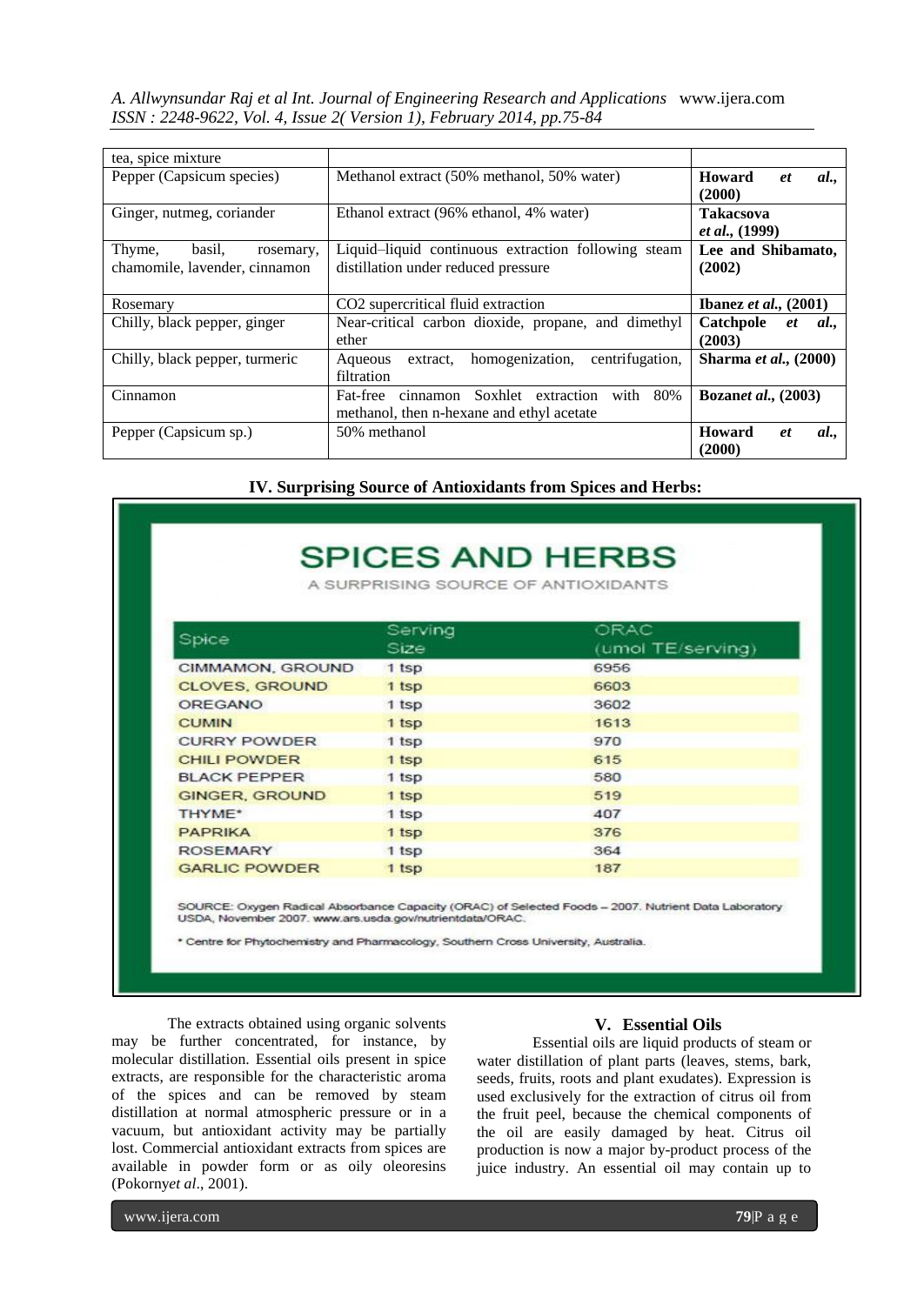several hundred chemical compounds and this complex mixture of compounds gives the oil its characteristic fragrance and flavour. The plant parts can be extracted with organic solvents to produce oleoresins, concretes and absolutes or extracted with a near or supercritical solvent such as carbon dioxide to produce very high quality extracts. These oleoresins and extracts contain not only the volatile essential oil but also the concentrated non-volatile flavor components and these have wide application in the food and pharmaceutical industries. Essential oils have been largely employed for their properties already observed in nature, i.e. for their antibacterial, antifungal and insecticidal activities. At present, approximately 3000 essential oils are known, 300 of which are commercially important especially for the pharmaceutical, agronomic, food, sanitary, cosmetic and perfume industries.



Essential oils or some of their components are used in perfumes and make-up products, in sanitary products, in dentistry, in agriculture, as food preservers and additives, and as natural remedies. For example, d-limonene, geranyl acetate or d-carvone are employed in perfumes, creams, soaps, as flavour additives for food, as fragrances for household cleaning products and as industrial solvents.

Moreover, essential oils are used in massages as mixtures with vegetal oil or in baths but most frequently in aromatherapy. Some essential oils appear to exhibit particular medicinal properties that have been claimed to cure one or another organ dysfunction or systemic disorder (Silva *et al.,* 2003; Hajhashemi*et al*., 2003; Perry *et al*., 2003).

Owing to the new attraction for natural products like essential oils, despite their wide use and being familiar to us as fragrances, it is important to develop a better understanding of their mode of biological action for new applications in human health, agriculture and the environment.

Some of them constitute effective alternatives or complements to synthetic compounds of the chemical industry, without showing the same secondary effects (Carson and Riley, 2003).

The most important spices traditionally traded throughout the world are products of tropicalenvironments. The major exceptions to this group are the capsicums (chilli peppers,paprika), and

coriander which are grown over a much wider range of tropical and non-tropicalenvironments. Production of spices and essential oils in these wet and humidenvironments brings special difficulties for crop and product management. Drying the cropto ensure a stable stored product is of particular importance, and in wet humidenvironments this creates the need for efficient and effective drying systems.

## **VI. Biological effects of Essential Oils: 6.1 Cytotoxicity**

As typical lipophiles, they pass through the cell wall and cytoplasmic membrane, disrupt the structure of their different layers of polysaccharides, fatty acids and phospholipids and permeabilize them. Cytotoxicity appears to include such membrane damage. Essential oils can coagulate the cytoplasm (Gustafson *et al*., 1998) and damage lipids and proteins (Ultee*et al.,* 2002; Burt, 2004). Damage to the cell wall and membrane can lead to the leakage of macromolecules and to lysis (Juven*et al*., 1994; Gustafson *et al.,* 1998; Cox*et al*., 2000; Lambert *et al*., 2001; Oussalah*et al.,* 2006). A Permeabilizationof outer and inner mitochondrial membrane leads to cell death by apoptosis and necrosis (Yoon *et al.,* 2000; Armstrong, 2006). It seems that chain reactions from the cell wall or the outer cell membrane invade the whole cell, through the membranes of different organelles like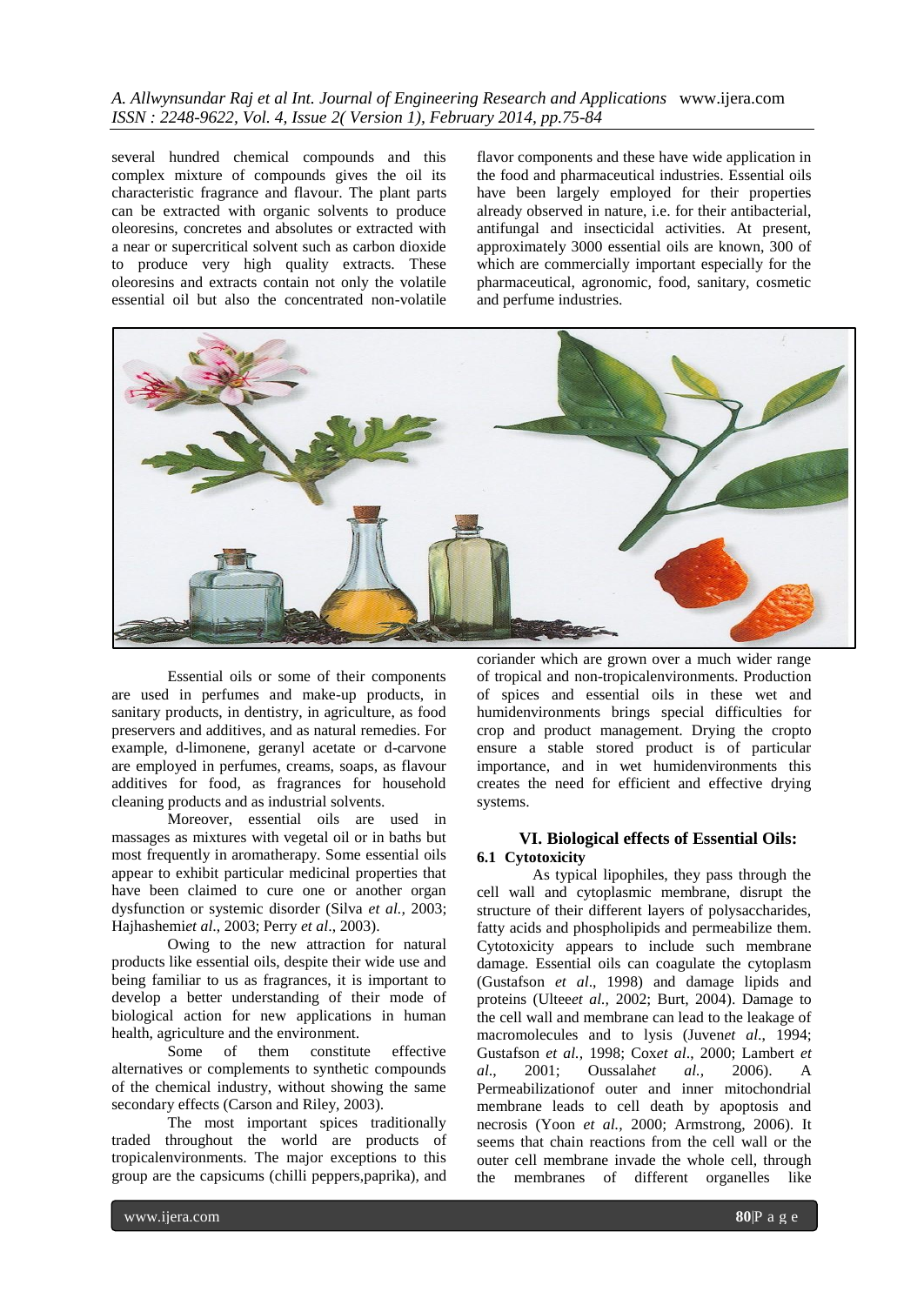mitochondria and peroxisomes. Analyses of the lipid profiles by gas chromatography and of the cell envelope structure by scanning electron microscopy of several bacteria treated by some essential oil constituents showed a strong decrease in unsaturated and an increase in saturated fatty acids, as well as alterations of the cell envelopes (Di Pasqua*et al*., 2007). The induction of membrane damages has been also confirmed by a microarray analysis showing that Saccharomyces*cerevisiae*genes involved in ergosterol biosynthesis and sterol uptake, lipid metabolism,cell wall structure and function, detoxification and cellulartransport are affected by a treatment with aterpinene, a monocyclic monoterpene (Parveen*et al*., 2004). Until now, because of their mode of action affecting several targets at the same time, generally, no particular resistance or adaptation to essential oils has been described. However, a resistance to carvacrol of Bacillus cereus has been observed after growth in the presence of a sublethalcarvacrol concentration. Pre-treatment with carvacroldiminished the fluidity of the membrane by changing its fatty acid ratio and composition (Ultee*et al*., 2000; DiPasqua*et al.,* 2006). However, Rafii and Shahverdi (2007) have found a potentiation of the antibiotic nitrofurantoin at a sub-inhibitory concentration by essential oils against enterobacteria. Probably, given the effect of essential oils on cell membranes, the bacterial susceptibility or resistance depend on the mode of application and may suggest that the antibiotic has to be first in contact with the cells (Rafii and Shahverdi, 2007).

# **6.2 Phototoxicity**

Some essential oils contain photoactive molecules likefurocoumarins. Dijoux*et al.,* (2006)have shown that Fusanusspicatuswood essential oil was notphototoxic but was very cytotoxic. In other words, cytotoxicityseems rather antagonistic to phototoxicity. In the caseof cytotoxicity, essential oils damage the cellular and organellemembranes and can act as prooxidants on proteinsand DNA with production of reactive oxygen species(ROS), and light exposures do not add much to the overallreaction. In the case of phototoxicity, essential oils penetratethe cell without damaging the membranes or proteins andDNA. Obviously, cytotoxicity or phototoxicitydepends on the type of molecules present in the essential oilsand their compartmentation in the cell, producing differenttypes of radicals with or without light exposure. Thus, when studying anessential oil, it may be of interest to determine systematically it's cytotoxic as well as its possible phototoxic capacity.

# **6.3 Nuclear mutagenicity**

Several studies with various essential oils or their maincomponents have demonstrated that, generally, most ofthem did not induce nuclear

mutations, whatever theorganism, i.e. bacteria, yeast or insect, with or withoutmetabolic activation and whatever form of essential oils, For example, mentone of the peppermentha essential oil gave positive results in the Ames test (Andersen and Jensen, 1984) Mentone was also foundgenotoxic in SMART test (Franzios*et al*., 1997). Anetholfrom fennel and anise essential oils was active in the Amestest (Nestman and Lee, 1983; Hasheminejad and Caldwell, 1994), however, the oxidized metabolic intermediates of thesetwo molecules, transanethole oxide and Trans-asaroneoxide, were genotoxic in the Ames test and induced liverand skin cancers (Kim *et al*., 1999).

# **6.4 Cytoplasmic mutagenicity**

Most of the mutagenicity (and antimutagenicity) studieson essential oils were performed on bacteria (Salmonella*typhimurium*with Ames test, Escherichia coli with SOSChromotest, and Bacillu*ssubtilis*with DNA Repair test). In this test system, it is impossible to distinguishthe mode of action of essential oils and their targets. action of essential oils and their Usually,cytotoxicity, mutagenicity or antimutagenicity isassessed without being able to take into account possible defects in energy metabolism and respiration as direct orindirect causes. In this respect, tests in yeast (Saccharomyces*cerevisiae)* have been shown to be potentially very useful.

Taking advantage of the yeast system, it is possible to showthat, among others, mitochondria are very important cellulartargets for essential oils. Indeed, a relation between thedeterioration of mitochondria and immediate changes ofrespiratory metabolism was demonstrated after treatmentof yeast cells (Saccharomyces *cerevisiae*) with the tea treeessential oil (Schmolz*et al*., 1999). Cells of Saccharomyces*cerevisiae* showed a delay in ethanol production in the presenceof cinnamon, clove, garlic, onion, oregano and thymeessential oils, as estimated by the measure of the CO2 volumeproduced (Conner *et al*., 1984).

# **6.5 Carcinogenicity of the essential oils**

Since most essential oils have been found to be cytotoxicwithout being mutagenic, it is likely that most of them arealso devoid of carcinogenicity. However, some essentialoils or rather some of their constituents may be consideredas secondary carcinogens after metabolic activation (Guba, 2001). For example, essential oils like those from Salvia sclareaand Melaleucaquinquenerviaprovoke estrogen secretionswhich can induce estrogen-dependent cancers. Someothers contain photosensitizing molecules like flavins,cyanin, porphyrins, hydrocarbures which can cause skinerythema or cancer.Pulegone, a component of essentialoils from many mint species, can induce carcinogenesisthrough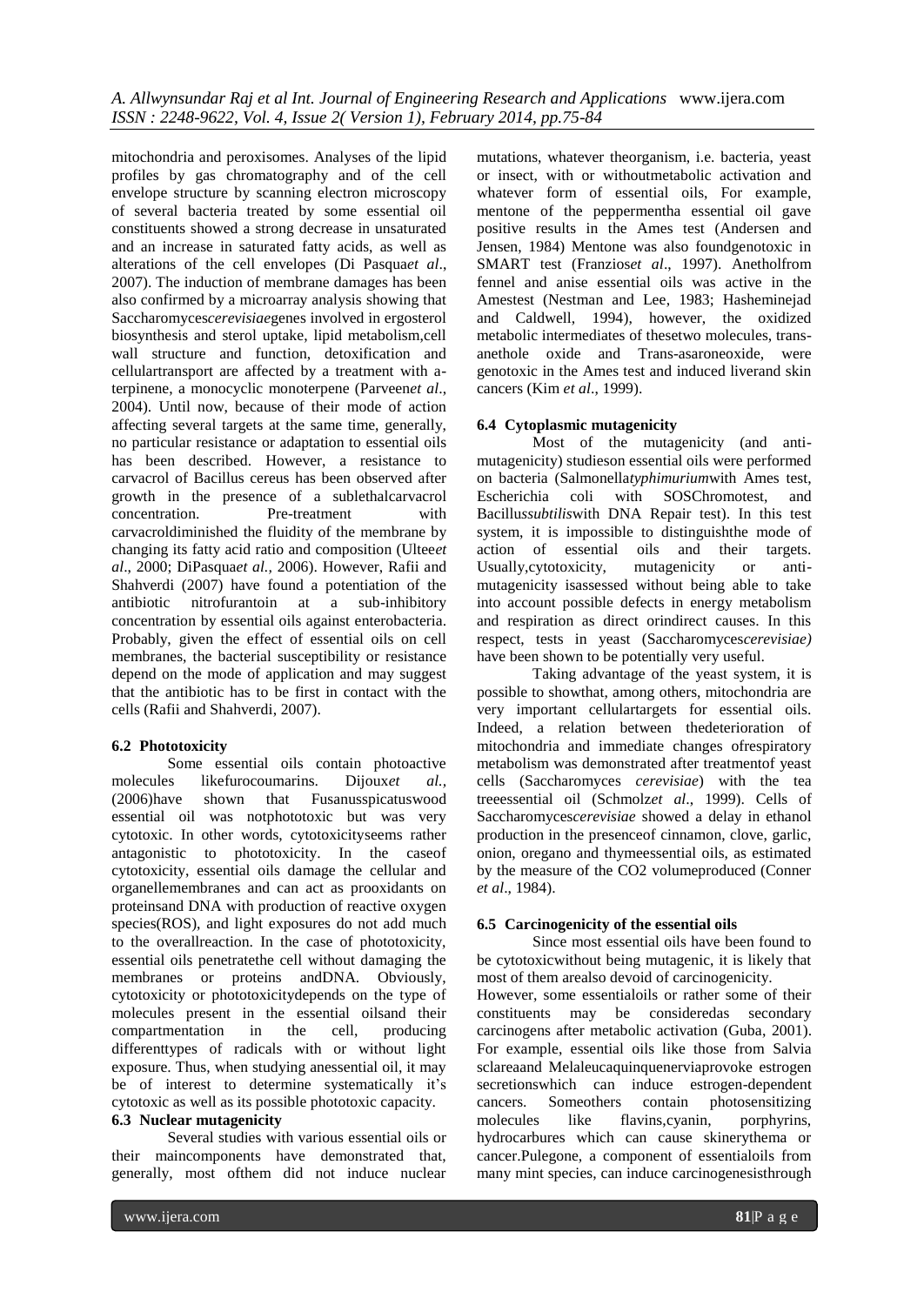metabolism generating the glutathione depletory pcresol (Zhou *et al*., 2004).

#### **6.6 Antimutagenic properties of essential oils**

Anti-mutagenicproperties may be due to inhibition of penetration of themutagens into the cells (Kada and Shimoi, 1987; Shankel*et al*., 1993), inactivation of the mutagens by direct scavenging,antioxidant capture of radicals produced by a mutagenor activation of cell antioxidant enzymes (Hartman andShankel, 1990; Sharma *et al*., 2001; Ipek*et al*., 2005), or activation of enzymatic detoxification ofmutagens for instance by plant extracts. Hernandez-Ceruelos*et al*. (2002) showed that Matricariachamomilla essentialoil inhibits SCEs induced by daunorubicine and methyl methane sulfonatein mouse bone marrow cells. In a more recentstudy, they showed in the same system that Origanumcompactumessential oil and some of its sub-fractions and constituentsare antimutagenic against the indirect-actingmutagen urethane and also against the direct-acting mutagenmethyl methanesulfonate (Mezzoug*et al.,* 2007).

#### **VII. Conclusion**

In this view of the diversity of methods used for the isolation of antioxidants from spice and herb, their activity determination and biological effects of essential oils, there is a great need to standardize them for both these measurements. The search for more specific assays that give us chemical information, which could be related directly to oxidative deterioration of foods and biological systems, should be the objective of future research. Modern consumers ask for natural products, free of synthetic additives. Therefore, the application of natural antioxidants and essential oils will probably continue even the future, and it will be necessary to study their changes and interactions in more details. Scientists will look for new effective herbal sources with potent antioxidants and essential oils from natural herbal plants. All these plants extract their mixtures, isolates and concentrates with antioxidant and biological effects of essential oils have to meet all the requirements of human health safety.

#### **References**

- [1] Andersen, P.H. and Jensen, N.J., (1984).Mutagenic investigation of peppermint oil in the Salmonella/mammalian microsometest.*Mutat. Res*.138, 17–20.
- [2] Anon, (1997). Spice constituents scavenging free radicals and inhibiting pentosidine formation in a model system. *Bioscience, Biotechnology and Biochemistry* (Japan) 61, 263–266.
- [3] Antolovich, M., Prenzler, P.D., Patsalides, E., McDonald, S., and Robards, K.,

(2002).Methods for testing antioxidant activity.*Analyst* 127, 183–198.

- [4] Armstrong, J.S., (2006). Mitochondrial membrane permeabilization: the sine qua non for cell death. *Bio-Essays* 28, 253–260.
- [5] Bandoniene, D., Murkovic, M., Pfanhauser, W., Venskutonis, P.R., and Gruzdie ne, D., (2002a). Detection and activity evaluation of radical scavenging compounds by using DPPH free radical and online HPLC–DPPH methods*. European Food Research and Technology* 214, 143–147.
- [6] Bandoniene, D., Venskutonis, P.R., Gruzdiene, D., and Murkovic, M., (2002b).Antioxidative activity of sage, savory and borage extracts in rapeseed oil*. European Journal of Lipid Science* 104, 286–292.
- [7] Bozan, B., Kosar, M., Ozturk, N. and Baser.K.H.C., (2003).Antioxidant and free radical scavenging activities of RhusCoriaria and Cinnamonum Cassia extracts.*ActaAlimentaria* 32, 53–61.
- [8] Calucci, L., Pinzono, C., Zandomeneghi, M., and Capocchi, A., (2003).Effects of gammairradiation on the free radical and antioxidant contents in nine aromatic herbs and spices.*Journal of Agricultural Food Chemistry* 51, 927–934.
- [9] Carson, C.F. and Riley, T.V., (2003). Nonantibiotic therapies for infectious diseases.*Commun. Dis. Intel*l. 27, S143–S146.
- [10] Catchpole, O.J., Grez, J.B., Perry, N.B., Burgess, E.J., Redmond, W.A. and Porter, N.G., (2003). Extraction of chilli, black pepper, and ginger with near-critical CO2, propane, and di-methyl ether: analysis of the extracts by quantitative nuclear magnetic resonance. *Journal of Agricultural Food Chemistr*y 51, 4853–4860.
- [11] Conner, D.E., Beuchat, L.R., Worthington, R.E. and Hitchcock, H.L., (1984).Effects of essential oils and oleoresins of plants on ethanol production, respiration and sporulation of yeasts.*Inter. J. Food Microbiol.*1, 63– 74.
- [12] Cox, S.D., Mann, C.M., Markham, J.L., Bell, H.C., Gustafson, J.E., Warmington, J.R. and Wyllie, S.G., (2000). The mode of antimicrobial action of essential oil of Melaleucaalternifolia (tea tree oil).*J. Appl. Microbiol*. 88, 170–175.
- [13] Dijoux, N., Guingand, Y., Bourgeois, C., Durand, S., Fromageot, C., Combe, C. and Ferret, P.J., (2006). Assessment of the phototoxic hazard of some essential oils using modified 3T3 neutral red uptake assay. *Toxicol.in vitro* 20, 480–489.
- [14] Di Pasqua, R., Betts, G., Hoskins, N., Edwards, M., Ercolini, D. and Mauriello, G., (2007).Membrane toxicity of antimicrobial compounds from essential oils.*J. Agric. Food Chem*. 55, 4863–4870.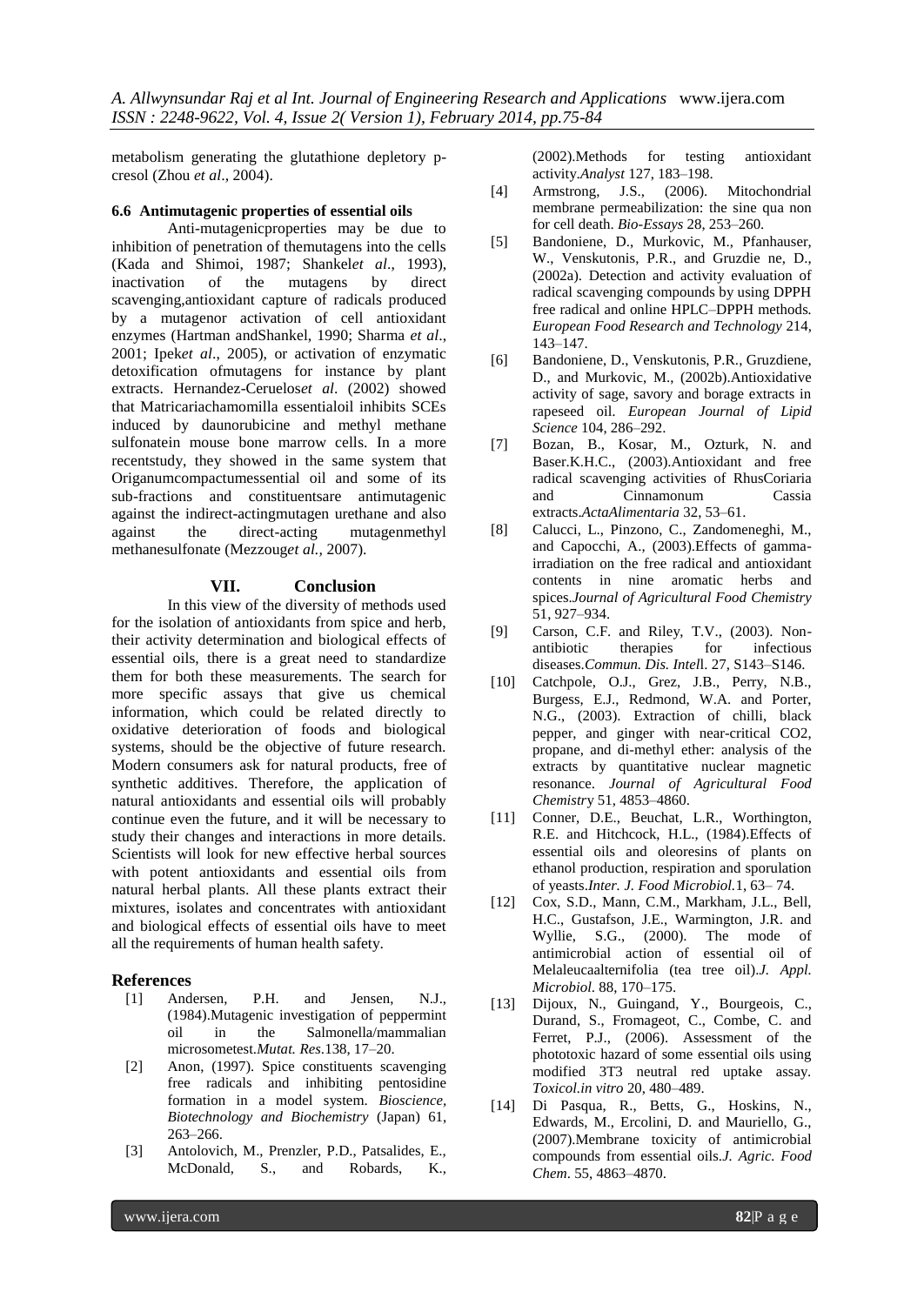- [15] Franzios, G., Mirotsou, M., Hatziapostolou, E., Kral, J., Scouras, Z.G. and Mavragani-Tsipidou, P., (1997).Insecticidal and genotoxic activities of mint essential oils.*J. Agric. Food Chem*. 45, 2690–2694.
- [16] Guba, R., (2001). Toxicity myths essential oils and their carcinogenic potential.*Int. J. Aromather*. 11, 76–83.
- [17] Gustafson, J.E., Liew, Y.C., Chew, S., Markham, J.L., Bell, H.C., Wyllie, S.G. and Warmington, J.R., (1998). Effects of tea tree oil on Escherichia coli. *Lett. Appl. Microbiol*. 26, 194–198.
- [18] Gilman, Alfred, Goodman and Louis Sanford (1990).*Goodman and Gilman's The pharmacological basis of therapeutics*. New York: Pergamon Press. [ISBN](http://en.wikipedia.org/wiki/International_Standard_Book_Number) [0-08-040296-8.](http://en.wikipedia.org/wiki/Special:BookSources/0-08-040296-8)
- [19] Hajhashemi, V., Ghannadi, A. and Sharif, B., (2003).Anti-inflammatory and analgesic properties of the leaf extracts and essential oil of LavandulaangustifoliaMill.*J. Ethnopharmacol*. 89, 67–71.
- [20] Hartman, P.E. and Shankel, D.M., (1990). Antimutagens and anticarcinogens: a survey of putative interceptor molecules. *Environ. Mol. Mutagen.* 15, 145–182.
- [21] Hasheminejad, G. and Caldwell, J., (1994). Genotoxicity of the alkenylbenzenes a- and basarone, myristicin and elimicin as determined by the UDS assay in cultured rat hepatocytes.*Food Chem. Toxicol*.32, 223– 231.
- [22] Hernandez-Ceruelos, A., Madrigal-Bujaidar, E. and de la Cruz, C., (2002). Inhibitory effect of chamomile essential oil on the sister chromatid exchanges induced by daunorubicin and methyl methanesulfonate in mouse bone marrow. *Toxicol.Lett*. 135, 103–110.
- [23] Howard, L.R., Talcott, S.T., Brenes, C.H. and Villalon, B., (2000). Changes in phytochemical and antioxidant activity of selected pepper cultivars as influenced by maturity.*Journal of Agricultural Food Chemistry* 48, 1713–1720.
- [24] Ibanez, E., Sebestian, S.L. and Fernandez, J., (2001). Influence of the  $CO<sub>2</sub>$  quality in the anti-oxidant activity of rosemary extracts dearomatized by supercritical fluid extraction. *Food Science and Technology* 7, 177–182.
- [25] Ipek, E., Zeytinoglu, H., Okay, S., Tuylu, B.A., Kurkcuoglu, M. and Husnu Can Baser, K., (2005).Genotoxicity and antigenotoxicity of Origanum oil and carvacrol evaluated by Ames Salmonella/microsomal test.*Food Chem*. 93, 551–556.
- [26] Juven, B.J., Kanner, J., Schved, F. and Weisslowicz, H., (1994).Factors that interact with the antibacterial action of thyme essential oil and its active constituents.*J. Appl. Bacteriol.* 76, 626–631.
- [27] Kada, T. and Shimoi, K., (1987). Desmutagens and bio-antimutagens – their modes of action.*Bioessay*s 7, 113–116.
- [28] Kikuzaki, H. and Nakatani, N., (1993). Antioxidant effects of some ginger constituents. *Journal of Food Science* 58, 1407–1410.
- [29] Kim, S.G., Liem, A., Stewart, B.C. and Miller, J.A., (1999). New studies on trans-anethole oxide and trans-asaroneoxide.*Carcinogenesis* 20, 1303–1307.
- [30] Klaassen, Curtis D., Amdur, Mary O., Casarett, Louis J., and Doull, John (1991).*Casarett and Doull's toxicology: the basic science of poisons*. New York: McGraw-Hill. [ISBN](http://en.wikipedia.org/wiki/International_Standard_Book_Number) [0-07-105239-9.](http://en.wikipedia.org/wiki/Special:BookSources/0-07-105239-9)
- [31] Lambert, R.J.W., Skandamis, P.N., Coote, P. and Nychas, G.J.E., (2001).A study of the minimum inhibitory concentration and mode of action of oregano essential oil, thymol and carvacrol.*J. Appl. Microbiol.* 91, 453–462.
- [32] Lee, K.G., and Shibamato, T., (2001). Antioxidant property of aroma extract isolated from clove buds. *Food Chemistry* 74, 443– 448.
- [33] Lee, K.G. and Shibamato, T., (2002). Determination of antioxidant potential of volatile extracts isolated from various herbs and spices*. Journal of Agricultural and Food Chemistry* 50, 4947–4952.
- [34] Mezzoug, N., Elhadri, A., Dallouh, A., Amkiss, S., Skali, N.S., Abrini, J., Zhiri, A., Baudoux, D., Diallo, B., El Jaziri, M. and Idaomar, M., (2007).Investigation of the mutagenic and antimutagenic effects of Origanumcompactum essential oil and some of its constituents.*Mutat. Res.* 629, 100–110.
- [35] Nakatani, N., Inatani, R., Ohta, H. and Nishioka, A., (1986). Chemical constituents of peppers and application to food preservation: naturally occurringantioxidative compounds. *Environ Health Perspectives* 67, 135–142.
- [36] Nestman, E.R. and Lee, E.G.H., (1983). Mutagenicity of constituents of pulp and paper mill effluent in growing cells of Saccharomyces cerevisiae.*Mutat. Res*. 119, 273–280.
- [37] Oussalah, M., Caillet, S. and Lacroix, M., (2006). Mechanism of action of Spanish oregano, Chinese cinnamon, and savory essential oils against cell membranes and walls of Escherichia coli O157:H7 and Listeria monocytogenes. *J. Food Prot*. 69, 1046–1055.
- [38] Parveen, M., Hasan, M.K., Takahashi, J., Murata, Y., Kitagawa, E., Kodama, O. and Iwahashi, H., (2004). Response of Saccharomyces cerevisiae to a monoterpene: evaluation of antifungal potential by DNA microarray analysis. *J. Antimicrob. Chemother*. 54, 46–55.